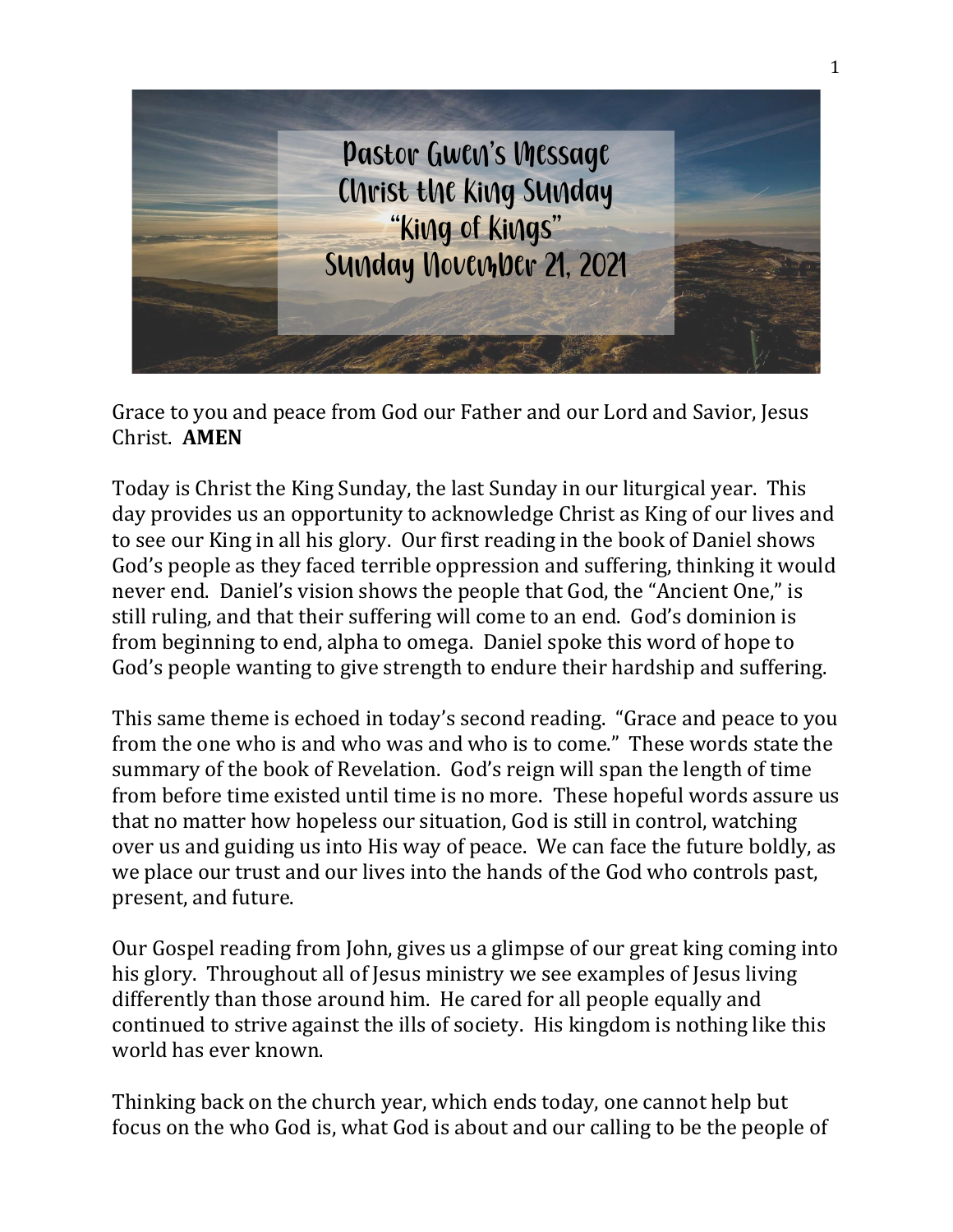God in the world. Each season we have gone through, provided us with a different picture of Jesus. Each season shows us a different face of Christ as Ruler of all.

During Advent we prepare for the coming of Christ. Scripture speaks of God coming to earth in human form. We prepare for the babe in the manger as well as hear that Christ will return at the end of time, in judgment and glory.

And then Christmas arrives, and we pray "let every heart prepare him room." It is a time when we all look forward with hope of a promise to be fulfilled, hope of a future restored, and hope for the life to come.

The Christmas season is a season often ignored. It lasts for one to two weeks and comes at a time when many of the world are ready to be done with the holiday. In the church's Christmas season, we remember why Jesus came as he did, as a human baby. He came to redeem all of humanity from its sinful ways. We hear clearly that Jesus was born to die. He came for our salvation.

The season of Epiphany is marked by the magi following the star to Bethlehem, in search of a leader, a savior, a newborn king. The image of Epiphany is light. We witness to the light of Christ shining into our darkness. The season focuses on Jesus' miracles and how God dwells among us. Christ shines in our world to cast out all darkness and evil and enables us to turn away from our sin and to have hope. Epiphany ends with Jesus on the mount being transformed, shrouded in light, before the eyes of His followers. Jesus' power and purpose in the world is revealed.

Lent is a time that many people know. We hear stories of people denying themselves during this season. It is a time for study and change. It was a baptismal time where many candidates prepared their hearts to enter the church through this sacrament. During this time, we learn of Jesus' journey to the cross on our behalf and the challenges he met along the way. Jesus meets us in our life and faith journey, as he walks with us during our times of frustration and suffering. Lent is a time of repentance, of turning around as we recommit our lives to living out faith in Christ in a practical way.

Holy Week concludes the Lenten season with a series of special events. Maundy Thursday we learn again about the institution of the Lord's Supper as Jesus instructs his disciples to love one another as He has loved them. Good Friday is only good because we know what happened next. That day gives Jesus' followers a chance to walk with their Lord to the cross and to know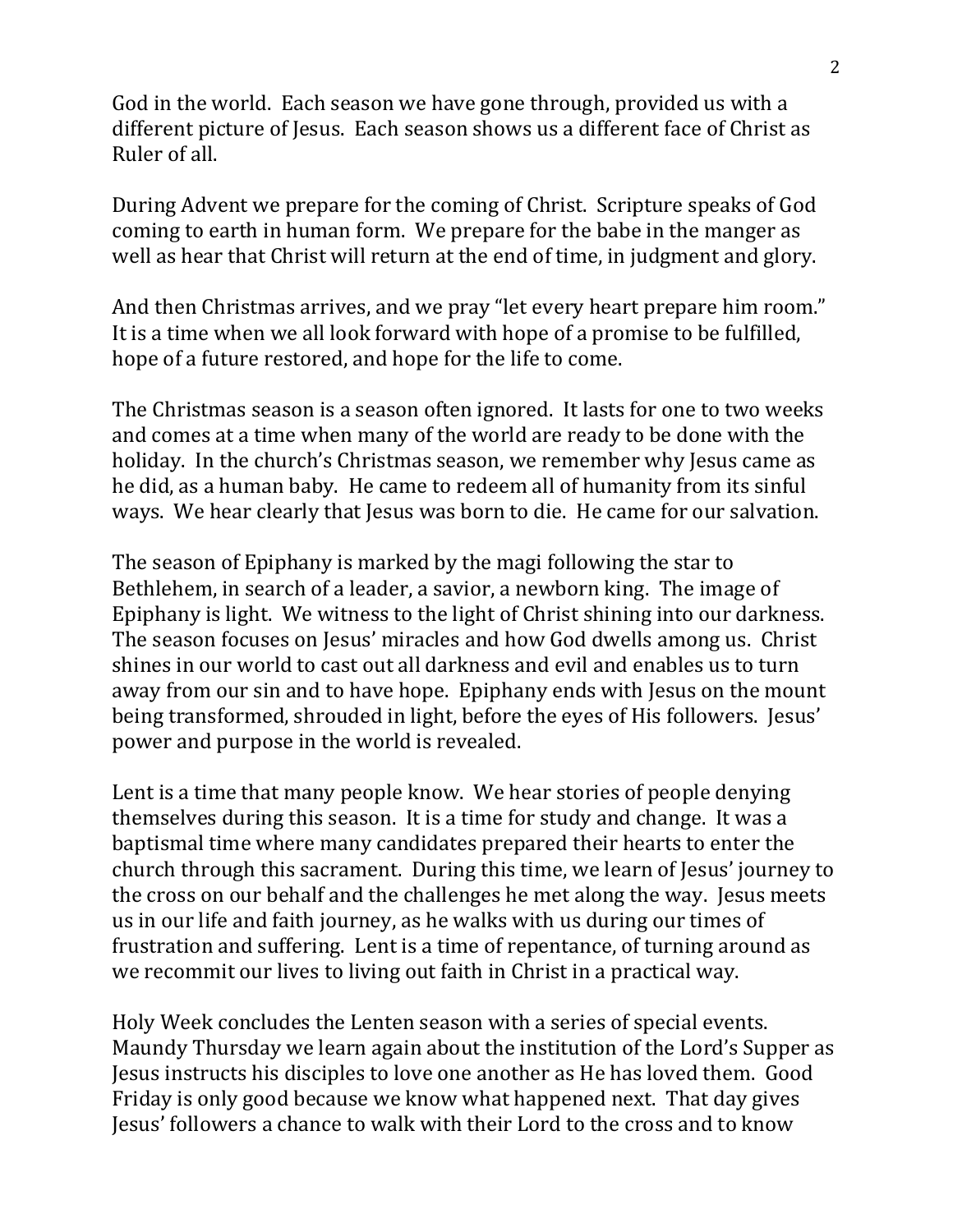what pain and grief lay there. Our salvation was bought with a price, the precious blood of Jesus.

Easter is God's great surprise. Jesus does not remain in the tomb, and neither will we? Through Easter we learn that God's promises can be trusted. Nothing can separate us from the love of God in Christ Jesus; therefore, we are free to live our lives for others and in service to our God. The 50 days of Easter provide us time to explore this mystery of our faith as we take time to discover how God comes to us in our daily lives.

The longest season of the church year begins with Pentecost. We celebrate this holiday where the Holy Spirit comes to us. We hear the disciples proclaiming the good news of Jesus in all the languages of the world. During the Sundays after Pentecost, we sit with the crowds at Jesus' feet and hear his teachings. We learn what it means to be a disciple and to trust God with our lives so we can come to love our neighbors as ourselves.

Throughout the church year we see, time and time again how Christ rules in our lives. We are blessed with many gifts that God has given us, and we are empowered to put those gifts to service. During the year we are reminded of God's love for us; a love that transcends time. God sent His only son to die for us so we might have forgiveness of our sins and eternal life.

And yes, Jesus is a different kind of king. He was not like the kings of old that waged war to add more land to their kingdoms. He was not like the kings that would overthrow the oppressed with power and subjected them to slavery. He was not even like the kings that would bring peace and security to the people of their kingdom so they would be loyal subjects.

Earthly kings wear a crown of gold and jewels. Jesus wore a crown of thorns. Earthly kings rule from a throne that is frequently made from the finest fabrics, metals, and jewels. Jesus rules from a cross of rough wood.

Earthly kings rule by strength and power. Jesus rules by love.

Earthly kings have their own turf in which they rule the people with force when needed.

Jesus' kingdom is not geographical. His kingdom is the lives of the people who respond to the gospel and follow him.